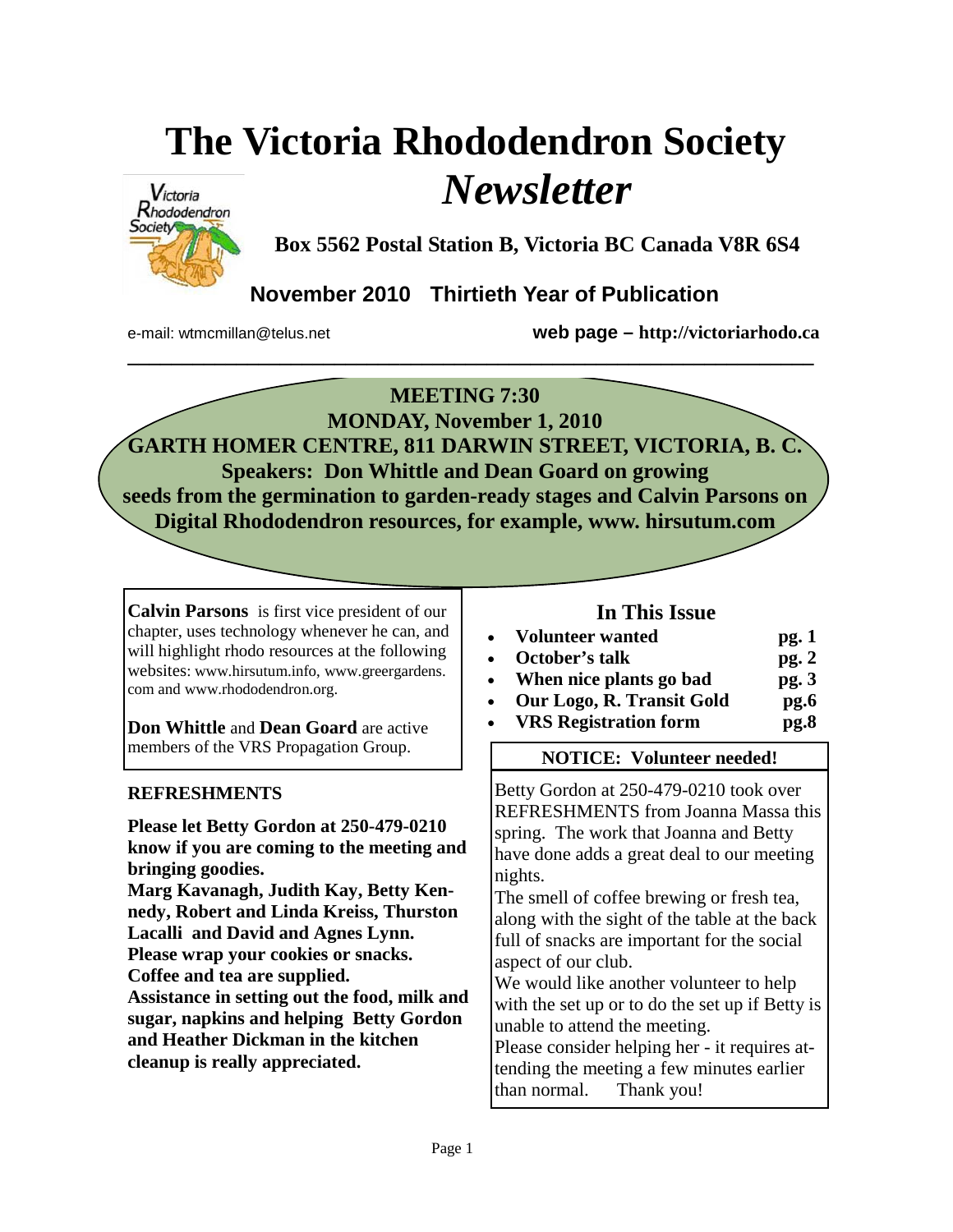#### **VICTORIA RHODODENDRON SOCIETY BOARD**

President:

**Jacqueline Bradbury** 250-389-1379 jacqbradbury@shaw.ca 1st Vice President: **Calvin Parsons** 250-385-1970 waterlily@shaw.ca 2nd Vice President **Peter Barriscale** 250-385-3950 pbarris@shaw.ca Past President: **Bill McMillan** 250-478-3515 wtmcmillan@telus.net Treasurer: **Ann Widdowson** 250-479-9167 awiddowson@shaw.ca Secretary: **Theresa McMillan** 250-478-3515 wtmcmillan@telus.net Members-at-Large: **Lois Blackmore** 250-478-6615 loisb@shaw.ca **Lloyd Gilmore** 250-642-2256 Llgilmore@shaw.ca **Carolyn Marquardt** 250-477.8387 tonymarquardt@shaw.ca **Norma Senn** 250-595-7276 Normasgarden@telus.net **Gareth Shearman** 250-385-4302 shearman@victoria.tc.ca

#### **Newsletter Committee:**

Theresa McMillan 250-478-3515 Bill McMillan 250-478-3515 Linda Gilmore 250-642-2256 Joyce Whittle 250-656-7313 Calvin Parsons 250-385-1970

#### **Website:**

Bill McMillan 250-478-3515 Calvin Parsons 250-385-1970

#### **A Review of October's Talk By Theresa McMillan**

Judith Jones, from "Fancy Fronds" nursery, in Gold Bar, Washington State, came up to Victoria to give the VRS and guests from other garden clubs a talk on October 4. Judith is very knowledgeable about her large collection of ferns. She also has many excellent pictures which illustrate how ferns can provide structure and accents to our rhododendron gardens.

Large ferns like dryopteris filix-mas (or Male Ferns) can provide architectural focus to the gardens. Others like our native "licorice fern" (polypodiums) are lacy fronds that spring from mossy slopes in early fall. One form, bevis, has braided tips. Others have crested tips, with extra frills on them. Ferns can also form striking pinwheel shapes, large arching fronds, or smaller more flattened forms.

Ferns are mostly shades of green, but some like the familiar Japanese Painted fern are coloured. Other more exotic ferns have tones of



coppery-pink, or cinnamon, or gray ('Ghost').

Judith added many humorous touches to her presentation. At one time, commenting on a fern that eagerly hybridized itself with other

*(Continued on page 7)*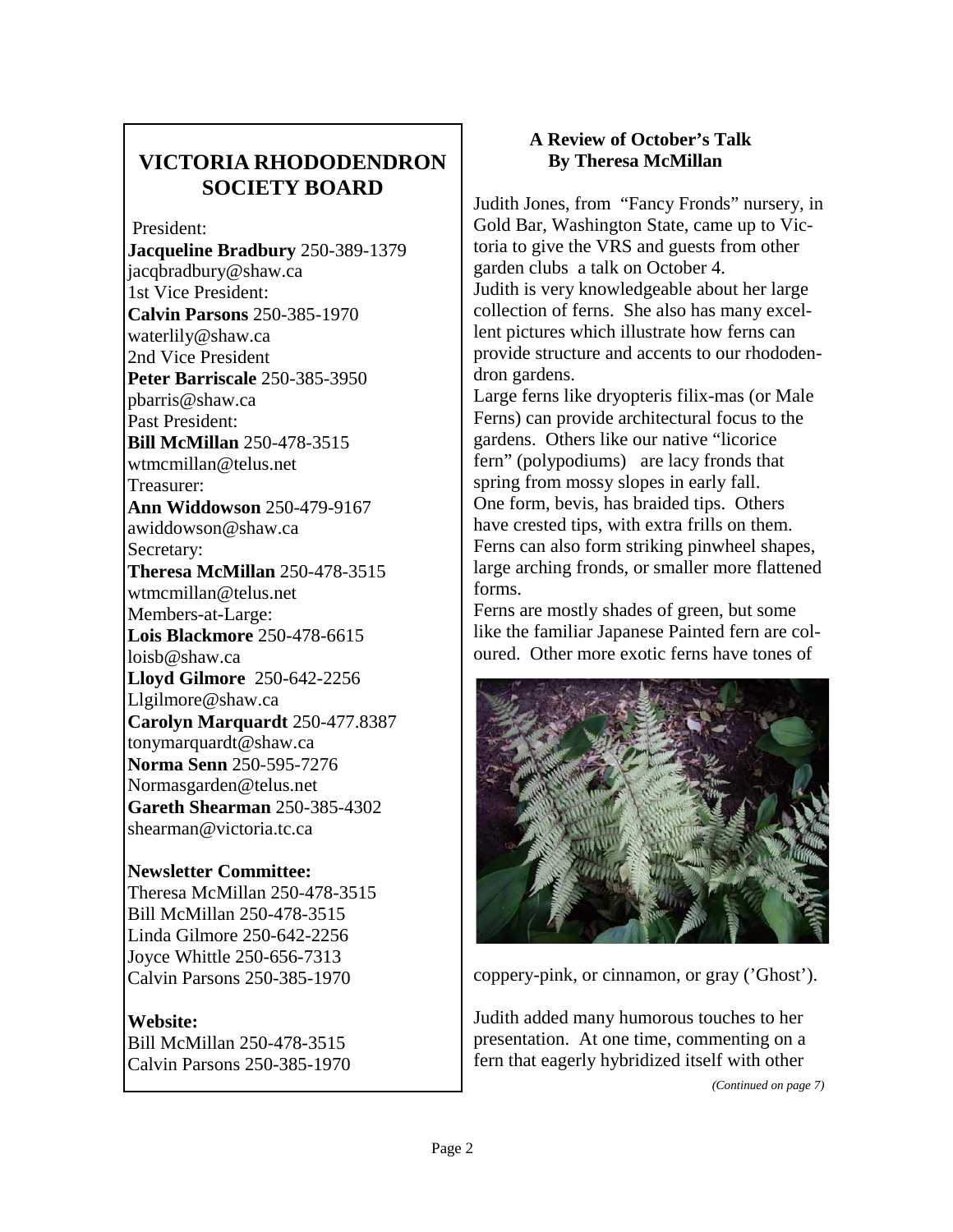#### **When Nice Plants Go Bad The New Weeds**

#### **Oddthoughts 12 By M.J. Harvey**

I was cheered up when an article put together by Pedro Arrais appeared in the local Times Colonist listing some of our noxious and nuisance garden plants. Now weeds have been around since Neolithic humans started agriculture. Weeds co-evolved with us; in fact some weeds later gave rise to crops, oats for instance, but don't tell the Scots, they will'na believe ye. Most of our Canadian weeds came as contaminants in seed or hidden in the soil on imported plants.

But the weeds we are concerned with here are different. These are plants that we willingly and deliberately brought to our gardens and carefully planted, watered, fertilised and staked. Then they did the dirty on us – outstayed their welcome and spread. In football/ soccer terms they are 'own goals'.

Recently, various municipalities and businesses, with advice from the Ministry of Agriculture have put together a no-no list of plants, which they will no longer use. Let me give you a sample, for instance the ten plants which Gardenworks will no longer stock (there are others of course that they have not sold for some time).

#### **The Maleficent Ten**

| Aegopodium podagraria                   |
|-----------------------------------------|
| Buddleia davidii                        |
| Cytisus scoparius                       |
| Daphne laureola                         |
| Ilex aquifolium                         |
| Hedera helix                            |
| Iris pseudacorus                        |
| Yellow archangel Lamiastrum galeobdolon |
| Prunus laurocerasus                     |
| Vinca major, minor                      |
|                                         |

Ouch! You may be thinking, I have some of those in my garden. Good, just make sure they stay there. Don't give them away, sell them, dump them in the countryside or allow them to seed. I shall divide them into two groups: those that spread by rhizomes and those that spread by seeds.

#### **The Creeps – spreading by rhizomes**

Take gout weed, with its ancient reputation for curing gout (not justified by the way); it is also called "bishopsweed" because in mediae-



val times bishops lived high off the hog and could afford delicacies such as oysters, sweetbreads, liver and kidneys all washed down with red wine. These foods are in the categories that can precipitate gout.

*Aegopódium Podagrária* 

Goutweed is still frequently found in gardens, usually in

the green and white variegated form. The problem is that its rhizomes spread rapidly forming dense patches which exclude anything else. If you allow it to seed, the greenleaved form will appear – it is less decorative but grows faster. And by the way if you do get gout, one cure is *Colchicum*, but don't go chewing on your own bulbs; there is not much difference between an effective dose and a lethal dose. Hobble to your physician and let him or her deal with it.

Tansy, with its yellow, late-summer, button flowers is not on the list because it was banned years ago. Sale of its seed is forbidden in BC. It is also an ancient herb although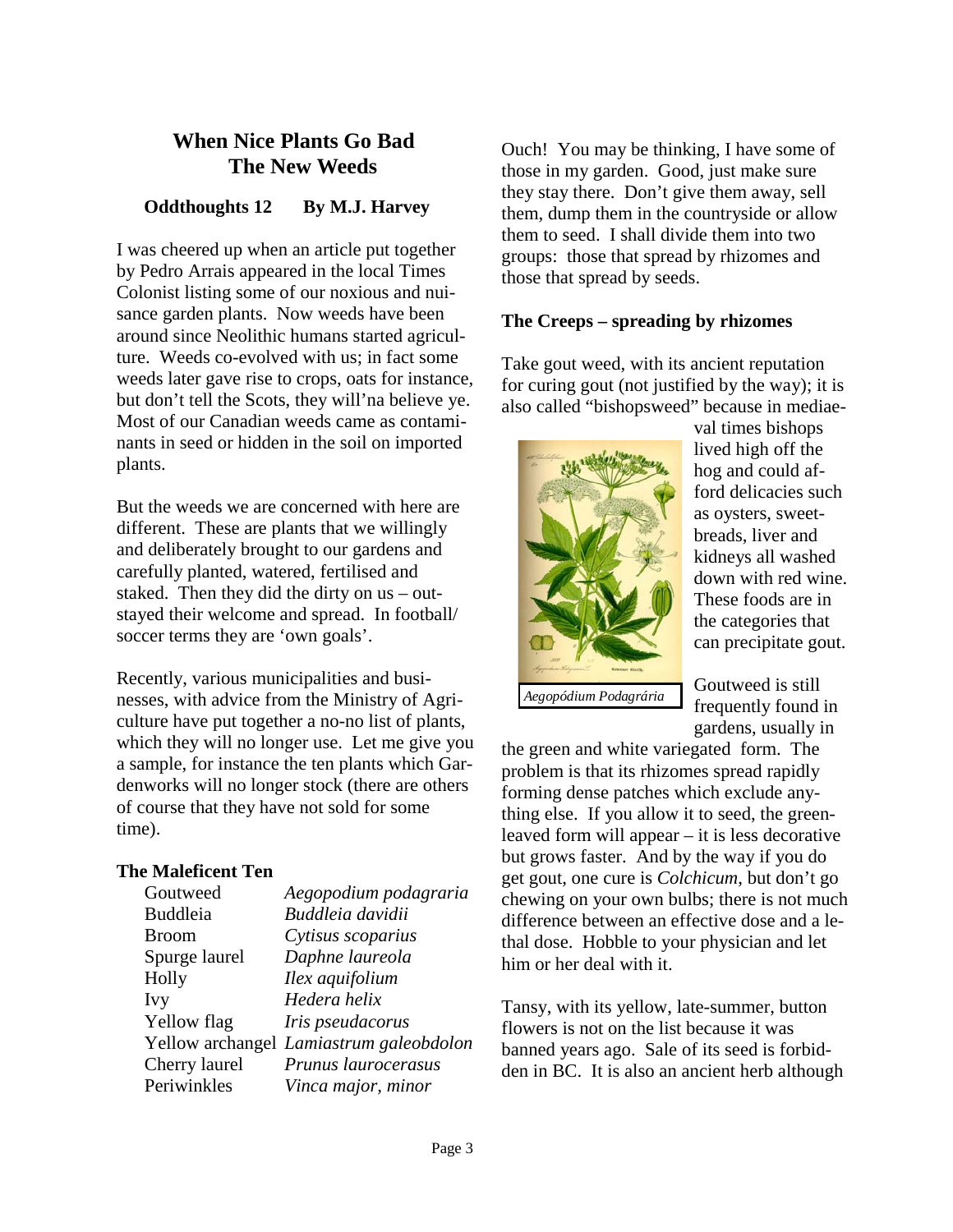

a bit strong for modern tastes – maybe useful in roadkill stew. Some roadsides are completely dominated by its dense stands.

(Tansy)

Blanketing marshes to the exclusion of most other plants, but alas

.



not feeding ducks, are purple loosestrife *Lythrum salicaria* and yellow flag, both purely garden escapes, now serious weeds – but beautiful.

*Lythrum salicaria* 

Then there are numerous less serious seeds. These

include the perforate St. John's wort *Hypericum perforatum* (hold a leaf up to the sky and note the clear spots due to oil glands). Another Hypericum is rose of Sharon *H. calycinum*, used as a fill-in for casual areas and to stabilise steep banks. The Hypericums in general are very drought tolerant and thrive in our dry summers.

Periwinkles made the list somewhat to my surprise, although thinking back I have forked a lot of them out over the years. In the same nuisance category are sweet woodruff *Galium odoratum*, European wood violet *Viola riviniana* 'labradorica' of nurseries) and, only recently introduced, the celandine *Ranunculus ficaria*, especially in the prized form given the memorable name 'Brazen Hussy' by the late Christopher Lloyd of Great Dixter. It was discovered by a friend of his in a hedge in Kent and has shining yellow flowers and chocolatecoloured leaves. While it is not quite rhizomatous, gardeners are finding it spreading around their flower beds and into lawns both by seed and the tiny drought-proof tubers that get kicked around after the plants go summer dormant in later spring.

One native I grudgingly like but get fed up with is the Oregon, or redwood sorrel *Oxalis oregana*; it also creeps a bed too far. Talking of Oxalis there is the noxious group of yellow flowered species that bounce from pot to path and back (*O. corniculata*). But then they just arrived. No one ever wanted them, so they do not belong in the initial welcome category.

Surprising to see on the list is yellow archangel. It is commonly added to hanging baskets



for its yellow flowers and silvery leaves. Too rampant, I suppose is the complaint and I have seen it escaped into the wild in shady areas under trees by creeks. The everlasting sweet pea similarly es-

*Oxalis corniculata* 

capes but brightens up hot, dry roadsides with its tangles of pink or white flowers in summer.

#### Superweed

The Superman of Weeds without doubt is the giant knotweed *Polygonum japonicum* (formerly *cuspidatum).* There is a related, larger, *P. sachalinense*. In the nineteenth century these were greatly prized for their stately appearance, the ability to fill in odd corners and to act as a screen. Large estates across Europe just loved them. But when owners of smaller properties managed to get hold of the prized roots things started to go wrong. The species has acquired many common names in its travels: Japanese, Chinese or Mexican bamboo are commonly used because of the jointed stems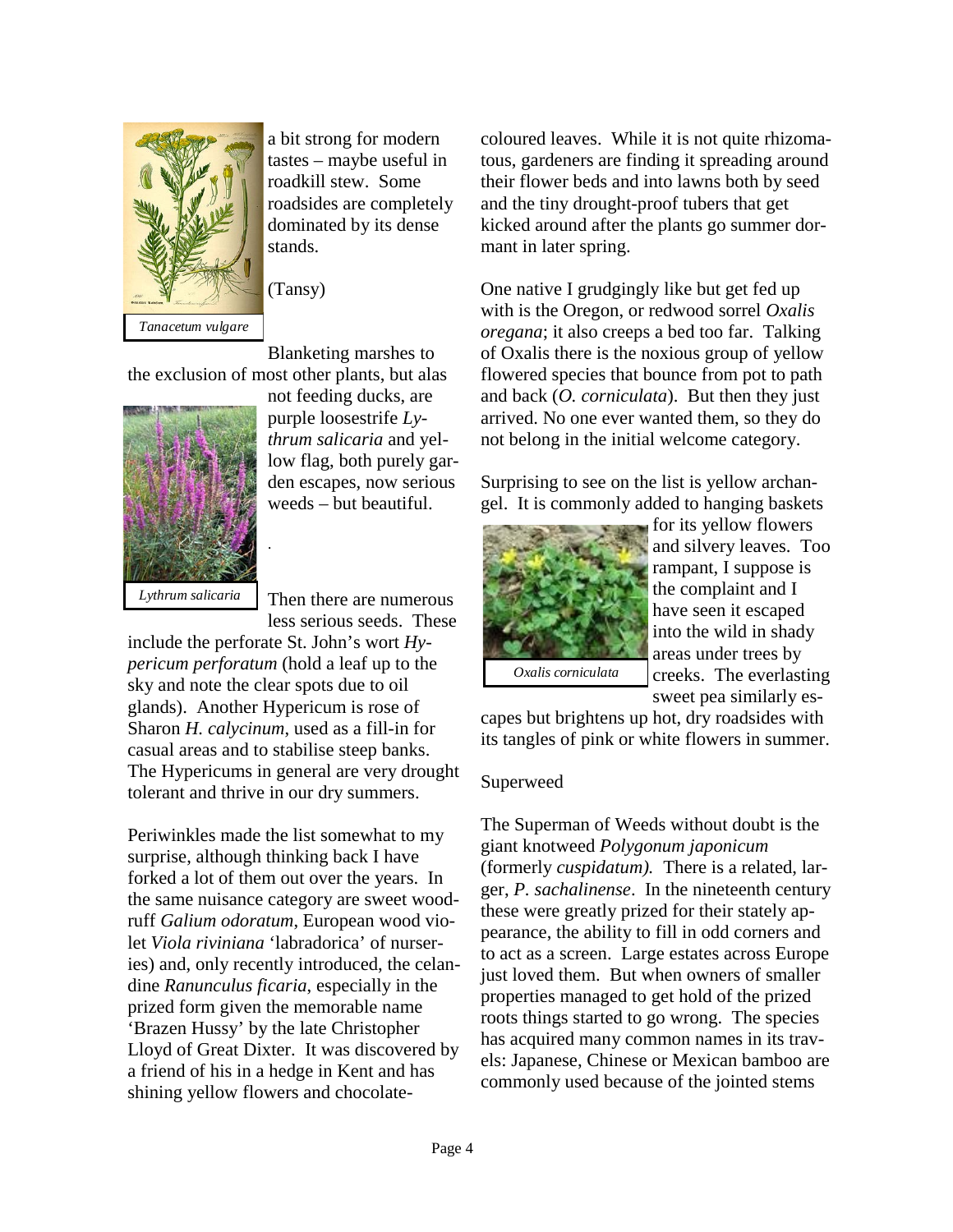although it is not related to bamboo.



Polygonum japonicum (formerly cuspidatum)

Giant knotweed has been declared Britain's Worst Weed, having spread greatly over the past fifty years, largely as a result of frantic efforts to get rid of it. People dig it up and take it to a dump or leave it in the countryside from where it marches on and on. It is the Genghis Kahn of the plant world – all conquering. It is not on the Gardenworks

list because they stopped selling it long age but there is plenty around Victoria already. Giant knotweed dies down for the winter and sprouts each spring from buds, rapidly forming 2-meter tall thickets of stems. The young shoots expand with great force and can punch through up to four inches of asphalt.

#### **Weeds with Seeds**

When plants produce abundant seeds and these get around in sufficient numbers, you have a problem. The most infamous example arose from Captain Grant's yearning to see the yellow flowers of broom like he saw in his childhood. He recorded that he got six seeds to germinate in his Sooke garden. When these flowered others admired the brilliant yellow flowers – so cheerful – and grew their own. But broom does not depend entirely on humans to spread. The pods dry out in hot weather and split open suddenly (you can hear them), hurling the seeds some distance. Its relative, gorse, was planted by Metchosin sheep farmers as living barbed-wire hedges and has also spread, albeit slower than broom.

It is the wind that blows *Buddleia* seeds around and since these readily germinate on poor quality exposed soils there is a potential for spreading. I must admit I haven't noticed



a nuisance here in Victoria but I do remember it brightening up the bombed sites in London after WW2. (And owners, do cut your plants right down in winter; they

flower much better for it.)

The seeds of giant hogweed *Heracleum mantegazzianum* are spread by wind and water (Paolo Mantegassi, Italian, 1831-1910). This Caucasus native is a fine example to an 'architectural' plant, prized for its stature and the symmetry of its magnificent metre-wide umbels. The ribs of the umbels resemble the



vault of a cathedral built in the high Decorative period. Unfortunately its sap is a contact phototoxin – get the juice on your skin and there is severe blistering on sun exposure.

Apart from that I love it.

Another plant with wind-blown seeds is tree of heaven *Ailanthus altissima*. In addition it spreads insidiously via its sub-surface roots which can rapidly put up shoots at up to 30 ft. from the parent. (See U Vic Finnerty Garden Friends newsletter, Monster Tree Devours Victoria, Jan 2010.)

Dry roadsides get colonized by escaped chic-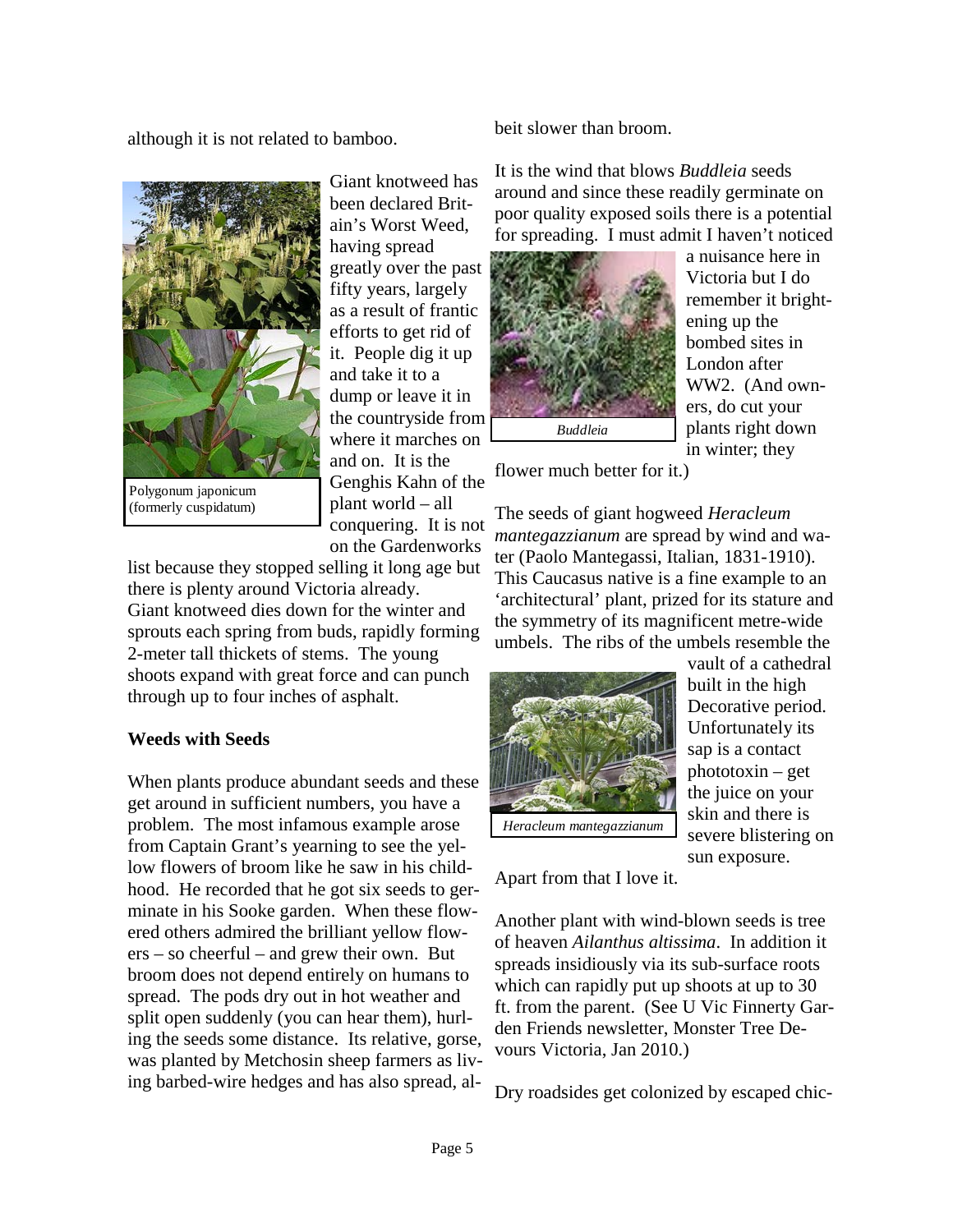

ory and fennel. I like these. Chicory with its sky-blue flowers closing in the afternoon keeps flowering no matter how hot the weather. Fennel, green or bronze-leaved, billows from ditches, its thread-like leaves feed-

ing those fascinating swallowtail caterpillars that resemble miniature Chinese parade monsters.



#### **Bird-Dispersed Seeds**

Fruit-eating birds, particularly robins, are responsible for spreading the seeds of blackberries, ivy, holly, spurge laurel, cherry laurel, hawthorn and Cotoneaster. One of my neighbours has what I have to



admit is a magnificent ivy hedge, all in the physiological flowering stage. He clips it and it produces large crop of seeds each year so I am continually pulling up seedlings. He claims it is the only thing preventing his (invisible) stone wall from collapsing.

Those shrubs mentioned above are a threat to the well-being of our native areas. Volunteers have contributed thousands of hours of labour to clearing some of our local parks of them. It is incumbent on us all to garden in such a way that less strain is put on the natural environment.

So there you have a run down of some of the Nouveau Weeds – insults gardeners

have inflicted on themselves and others, and I didn't even mention Cyclamen. You like them you say; well some people like rabbits (so do I, with carrots, bay leaf and red wine).

#### **Our Victoria Rhododendron Society LOGO, Rhododendron "Transit Gold".**

 On the top left page of our Newsletter, on specially ordered clothing, and on our stationery is a rhododendron with oval leaves and flowers of tubular funnel-shapes and a soft gold colour. It is R. "Transit Gold", a hybrid of cinnabarinum ssp. xanthocodon , Royal Flush, cream form, which is a cinnabarimun maddenii hybrid.

Dr. Stuart Holland, one of the founding members of the VRS, made the cross, and Bill Dale,



a friend of Stu's and another founding member, registered it (British Columbia) with the American Rhododendron Society in 1989. I remember R. "Transit Gold" in Stu's garden on Transit Road in Oak Bay years ago. It was planted in with other rhododendrons with similar leaves and flowers. Looking up into the red and pink and yellow bells, I thought the colours, with sunlight through them, were exquisite.

R. "Transit Gold" is one of many rhododendrons susceptible to powdery mildew. We have found our plants do well with excellent ventilation around them, and good drainage.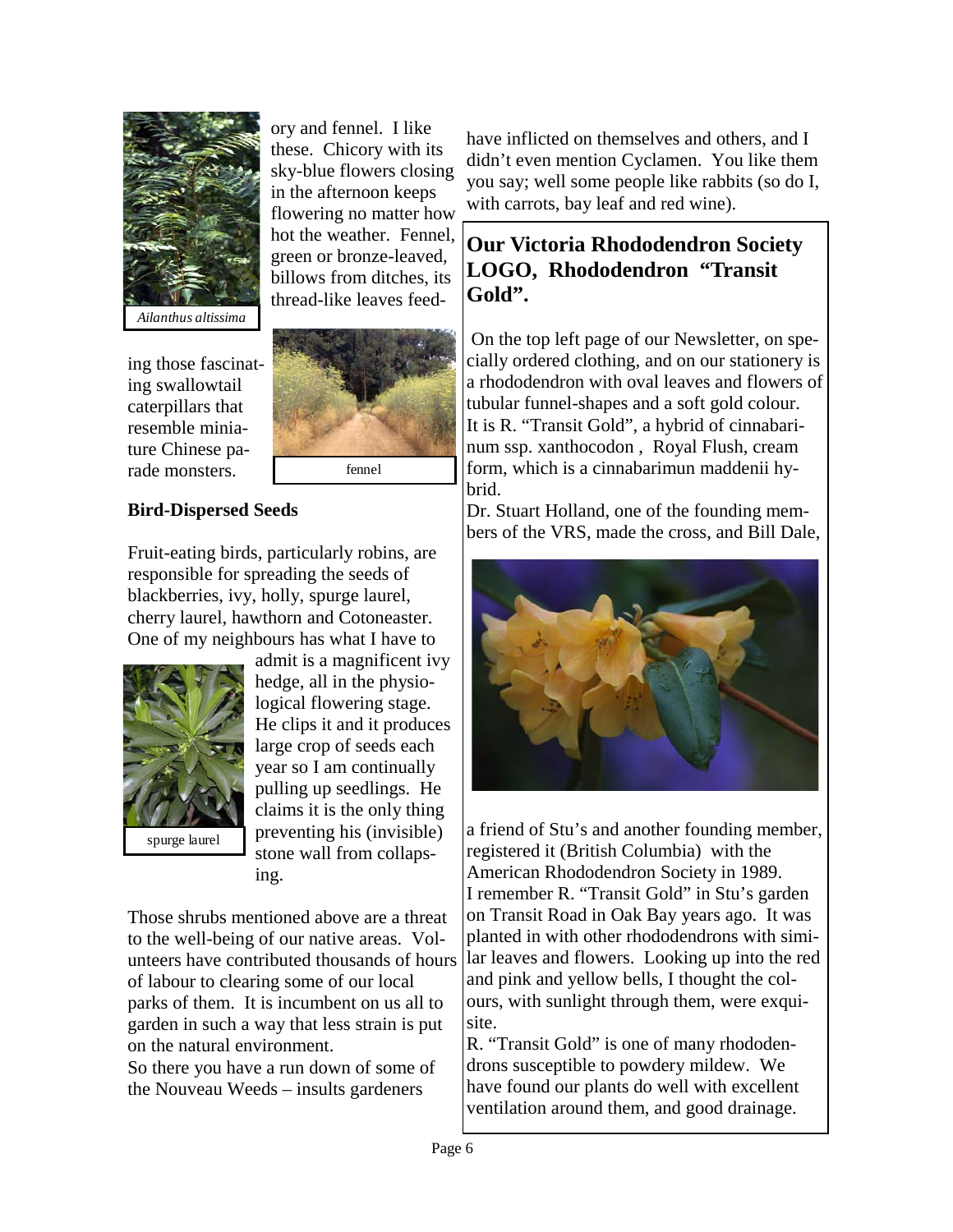

### **MEMBERSHIP RENEWAL NOTICE !!**

**This year, the Victoria Rhododendron Society's dues must be in by November 15th.** 

**This is particularly important for ARS members. If the dues are not paid by then you will not receive your Winter 2011 ARS Journal.** 

**The Membership form is on the last page, or page 8, of this Newsletter. Please copy/cut out the form, and either mail your dues or bring them along with the form to the next meeting on November 1.** 

#### **NOTICES FROM THE BOARD**

**After much discussion, the VRS Board has decided that next Spring's Show and Sale will be changed. The Show will be at Hillside Mall on Saturday, April 30, and the Sale will be on Saturday, May 7, at Abkhazi Gardens.** 

*(Continued from page 2)* 

ferns nearby, she told us she felt like the Fern Madam of the garden.

I found out that not all athyriums are invasive thugs, unlike like the native Lady Fern, Athyrium filix-femina. Some are very fine like athyriums 'Vernoniae cristatum', a crested fern. An English form of filix-femina is also well behaved.

Members and guests found Judith's talk so interesting, and Evelyn Weesjes' ferns so attractive that Evelyn's ferns were sold out before the meeting's end!

#### Propagation Workshop - October 30<sup>th</sup>.

The Victoria Propagating Group will be holding a hands-on propagating seminar on October  $30<sup>th</sup>$ . We plan to start around 10 am to let people from up island and the mainland get here. We will have a full day planned with an early group dinner so everyone can still get home that evening.

We will discuss all types of propagating and members of our Group will be there to offer their views about propagating cuttings, growing seeds, and alternative methods. We will have a hands-on session in the garden and the propagator where all attendees will be able to take their own cuttings and stick them in Ken Webb's propagator so they can retrieve (we hope) some of their own "babies" next spring. There will be several lectures about seeds, cuttings and nurse grafting etc.

You should bring warm and dry clothes for working in the garden. There will be a nominal charge for lunch. Due to room constraints we might have to limit or cut off the number of attendees – first come, first serve.

Please contact Ken or Madeleine Webb at kenwebb@live.ca or 250-744-1785.